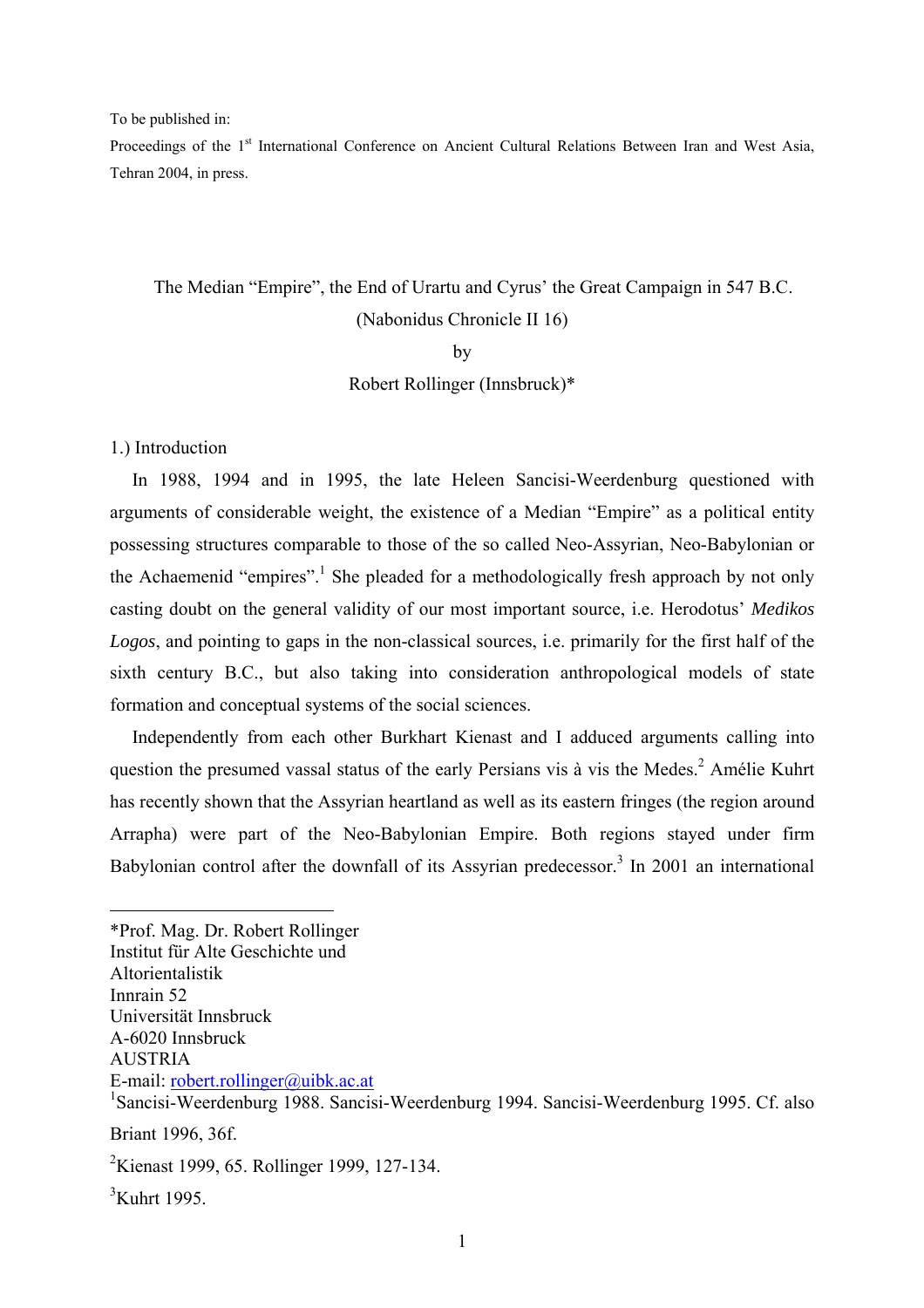conference held in Padova focussed on the problem of the Median "Empire" from an interdisciplinary viewpoint taking into consideration historical, archaeological and philological perspectives. Though it became clear that even modern reconstructions of the so called Median language do not rest on too firm ground<sup>[4](#page-1-0)</sup> there remained disagreement concerning the existence of a Median "Empire". Whereas some scholars questioned the existence of such a structure<sup>5</sup> others still believed that a Median "Empire" played an important role in the history of the Ancient Near East.<sup>6</sup> In any case it became clear that modern views of this "empire" are heavily built upon the picture Herodotus presents in his Histories written around 420 B.C<sup>7</sup>. Cuneiform sources dealing with the Medes from the 9<sup>th</sup> century B.C. onwards do not support this view $8$ . This is also true for the archaeological remains the interpretation of which is often dependent on the picture the written sources offer<sup>[9](#page-1-5)</sup>. In the present study I want to draw the attention to one specific problem connected with the Median "Empire" and its geographical dimensions which has only partly been treated in Padova but which deserves further examination.

This topic which is inextricably linked to the problems of the Median "Empire" is the end of the kingdom of Urartu.<sup>10</sup> We know very little about this event because the evidence of the written sources ends in the forties of the seventh century  $B.C.<sup>11</sup>$  Yet there seems to be a general consensus that the state of Urartu was destroyed by the Medes at the end of this century. One reason for this view is the information of Herodotus' *Histories* that the Median "Empire" reached as far west as the River Halys. This Halys border is generally accepted as a fact. It is assumed that the Medes somehow were able to extend their dominion westwards. But as has been demonstrated recently Herodotus' image of the Median "Empire" has been

<span id="page-1-0"></span>4 Schmitt 2003.

1

<span id="page-1-1"></span>5 Henkelmann 2003. Jursa 2003. Liverani 2003. Reade 2003. Rollinger 2003a. Wiesehöfer 2003.

<span id="page-1-2"></span>6 Panaino 2003. Parpola 2003. Roaf 2003. See also Tuplin 2003.

<span id="page-1-3"></span> $7$ Lanfanchi-Roaf-Rollinger 2003. Rollinger 2003a. Cf. now also Rollinger 2004.

<span id="page-1-4"></span>8 Lanfranchi 2003. Liverani 2003. Radner 2003a. Radner 2003b. See also Fales 2003. Greco 2003.

<span id="page-1-5"></span>9 Curtis 2003. Gopnik 2003. Kroll 2003. Roaf 2003. Rollinger 2003b. Sarraf 2003. Stronach 2003.

<span id="page-1-6"></span> $10$ See Kroll 2003.

<span id="page-1-7"></span>11Cf. Çilingıroğlu 2002. Kroll 1984. Kessler 1986. Salvini 1995, 117-119. Sevin 2002. Wartke 1993, 171-175.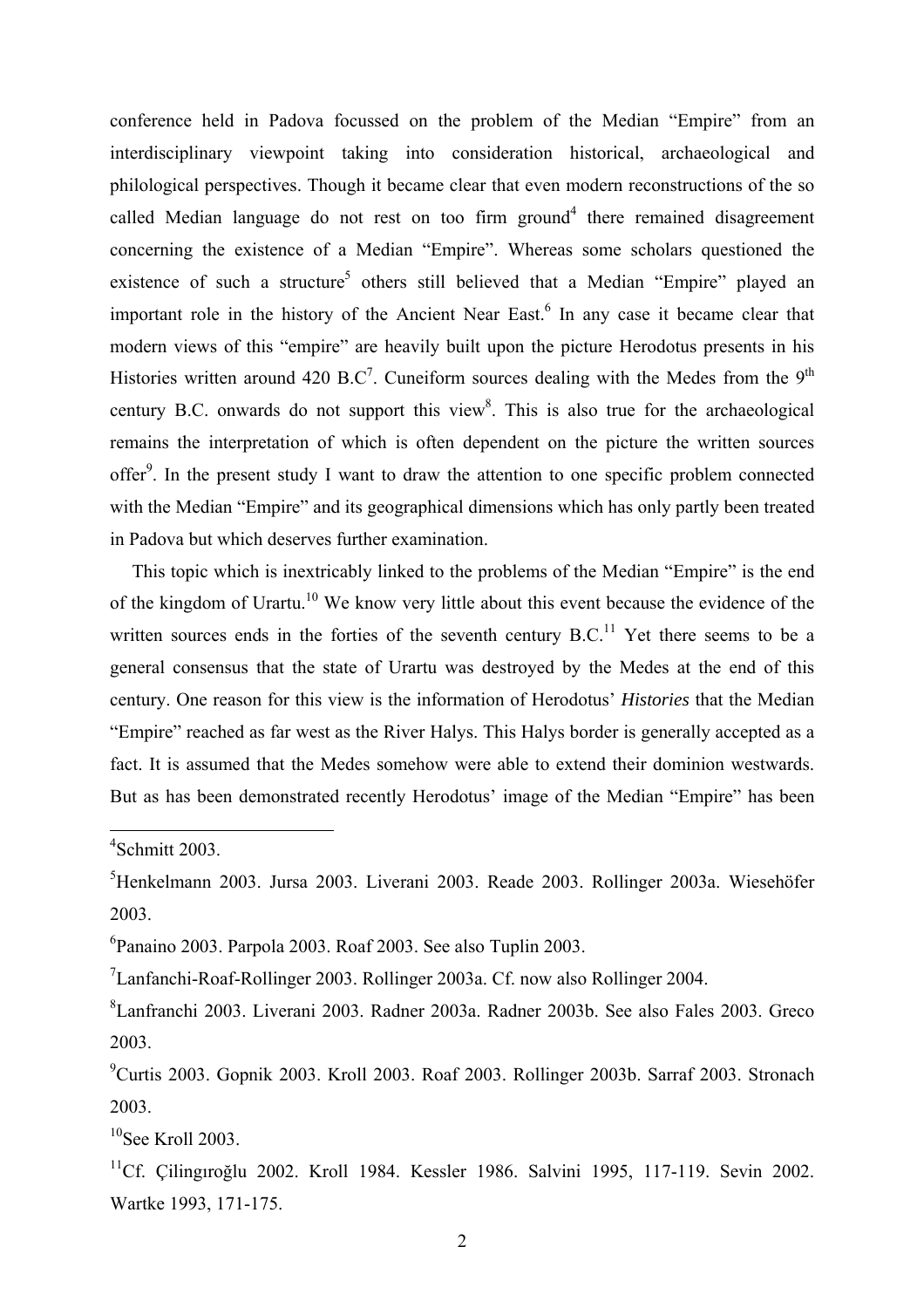modelled to a high degree on the Achaemenid Empire and the Halys border seems to be a much later invention.<sup>12</sup>

2.) The evidence of the chronicles

Apart from Herodotus we do not have even one single source that would shed light on how this Median expansion to the west unfolded. On the contrary, the scanty information provided by cuneiform sources seems to suggest Babylonian rather than Median influence in Eastern Anatolia.<sup>13</sup> The Babylonian Chronicles again and again exhibit Babylonian and Median forces acting as allies but it is only the Babylonian army which is campaigning in Anatolia<sup>14</sup>. Thus in 609 B.C. Nabopolassar led his troops to the north on an operation against Izalla and as far as the "district of Urartu":

The king of Akkad went to help his army and ... [ ... ] he went up [to] Izalla and / the numerous cities in the mountains ...  $\lceil$  ...  $\rceil$  he set fire to their  $\lceil$  ...  $\rceil$  / At that time the army of [ ... ] / [ma]rched / as far as the district of Urartu. / In the land ... [ ... ] they plundered their  $\int$  ...  $l^{15}$ 

This advance is important because it documents Babylonian military activity not only in the far west but also in regions belonging to, or at least bordering on, the eastern part of Anatolia.

<span id="page-2-0"></span> $12$ Rollinger 2003a.

<span id="page-2-1"></span><sup>&</sup>lt;sup>13</sup>Salvini 1995, 117f.

<span id="page-2-2"></span><sup>&</sup>lt;sup>14</sup>The translations of the chronicles will follow Grayson's edition (Grayson 1975) if not noted otherwise. But Grayson's transliterations have been changed according to the standards adopted in the SAA volumes.

<span id="page-2-3"></span><sup>&</sup>lt;sup>15</sup>Chronicle 3, lines 70-73: LUGAL URI.KI an re-su-ut ERIN.ME- $\delta \hat{u}$  DU-ma x [ ... ana KUR.] <sup>[</sup>I<sup>1</sup>-za-al-la i-li-ma / URU.ME šá URU.ME ma-a-du-t[ú] x [ ... ] x-<sup>[</sup>šú-nu<sup>1</sup> ina IZI išru-up / ina UD-mi-šú-ma ÉRIN.ME [ ... ] EN pi-hat URU.Ú-ra-áš-tu / <sup>[</sup>D<sup>1</sup>U ina <sup>[</sup>KUR<sup>(?)</sup>.<sup>1</sup> x [ ...  $IME-šú-nu ih-tab-tu$ .

For the location of Izalla see Gravson 1975, 258. Kessler 1980, 128-130. Zadok 1985, 184. For the problems connected with the "district of Urartu" (pihat uru Uraštu) see Salvini 1995. 117-119. Kessler 1986. Kroll 1984.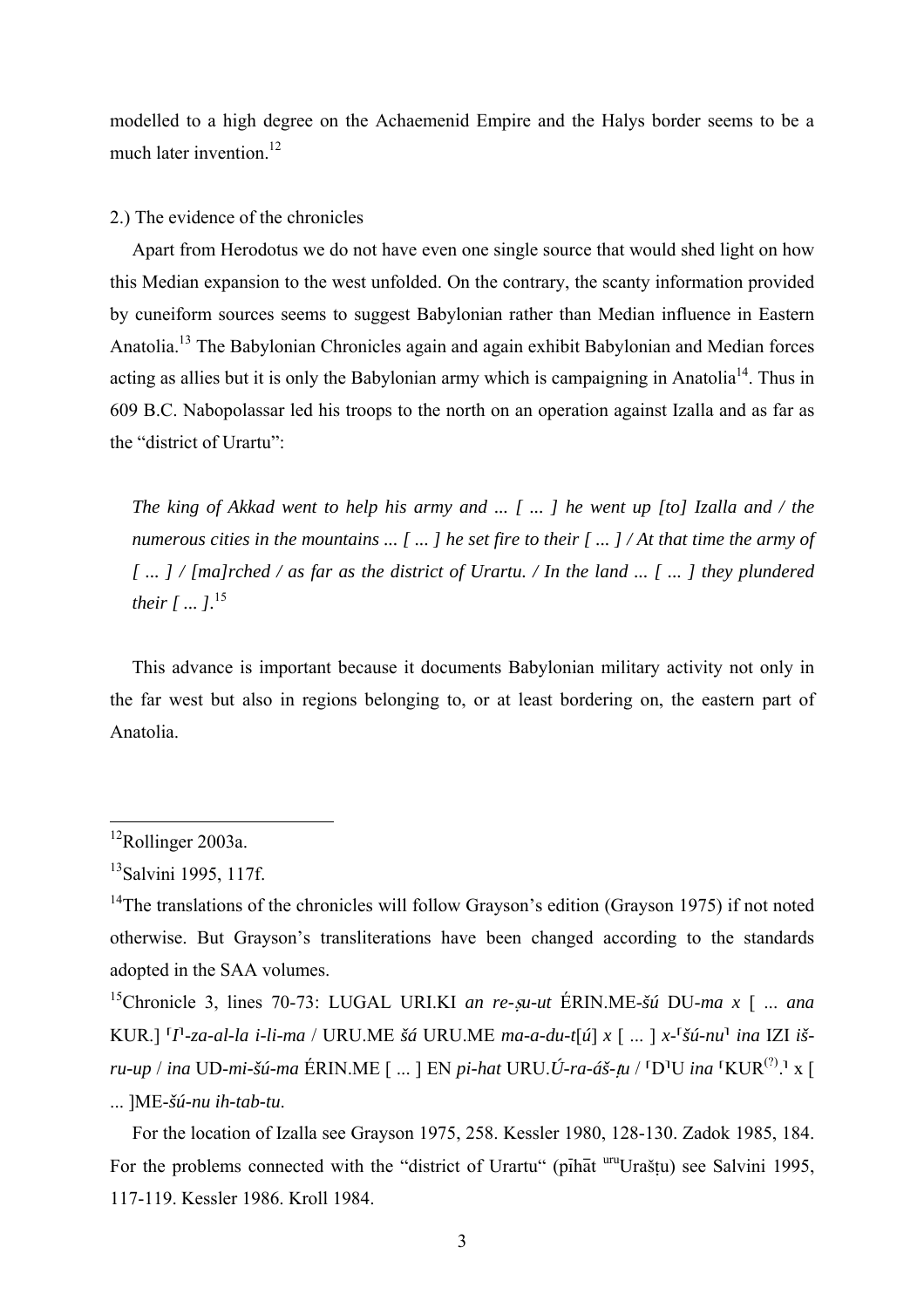Chronicle 4, which starts in the eighteenth year of Nabopolassar (c. 608 B.C.), represents the Babylonians as continuing their military advances. In 608 and 607 B.C. the Babylonian army operated again "in the district of Urartu":

The eighteenth year of Nabopolassar (c. 608 B.C.): In the month Elul the king of Akkad mustered his army and / following the bank of the Tigris / he went up / to the mountains of Bit-Hanunya / in the district of Urartu. He set fire to the cities (and) / plundered them extensively. In the month Tebet the king of Akkad went home.<sup>16</sup>

This also true for the following year (c. 607 B.C.):

... He (i.e. Nabopolassar) conquered all of the mountains as far as the district of  $[U*partu*]^{17}$ .

In the meanwhile the Babylonian army must have gained considerable experience in campaigning in mountainous regions. Chronicle 6 which reports Neriglissar's military advance in Cilicia against Appuashu of Pirindu stresses the capability of the Babylonian army to fight in mountainous terrain:

He (i.e. Neriglissar) captured / his (i.e. Appuashu's) army and numerous horses. / He pursued / Appuashu / for a distance of fifteen double-hours of marching through difficult mountains, where men must walk in single file, / as far as Ura, his royal city. / He did [no]t capture him<sup>18</sup>, (but) seized Ura, and sacked it / (erasure) / When he had marched for a

<span id="page-3-0"></span><sup>16</sup>Chronicle 4, lines 1-4: MU.18.KÁM <sup>d</sup>AG-IBILA-ŠEŠ *ina* ITI.KIN LUGAL URI.KI ÉRIN.ME-šú id-ke-e-ma / GÚ ÍD.IDIGNA UŠ-ma ana KUR-i šá É-<sup>I</sup>Ha-nu-ni-ia / pi-hat KUR.Ú-ra-áš-tu i-li-ma URU.ME ina IZI <sup>[</sup>iš-ru-up<sup>1</sup> / hu-bu-ut-su-nu ma-diš ih-tab-ta ina ITI.AB LUGAL URI.KI ana KUR-šú <sup>[GUR-ra]</sup>.

<span id="page-3-1"></span><sup>17</sup>Chronicle 4, line 11 ... *ih*-[tab]-ta EN pi-hat KU[R ... *gi-mlir* KUR ME *ik-šu-du*. But cf. Reade 2003, who proposes to read ... EN  $pi$ -<sup> $t$ </sup> hat<sup>1</sup> tam- $\frac{t}{t}$  in  $\frac{t}{t}$ , i.e. "... as far as to the district of the sea (Lake Van)". Furthermore he suggest to restore line 7 KUR.za- $[tu-ri]$ , i.e. Zaduri in the upper Tigris.

<span id="page-3-2"></span> $^{18}$ For line 13 I follow Glassner 1993, 201 who translates "il [n]e mit pas [la main] sur lui (mais) ...". Thus he obviously reads [ $\text{\r{S}}U.2$  *lla ik-šu-ud-su* ... Grayson's 1975, 103 reads  $[q\bar{a}t]a(?)$  ik-šu-ud-su and translates "He captured him ...". But this cannot be correct since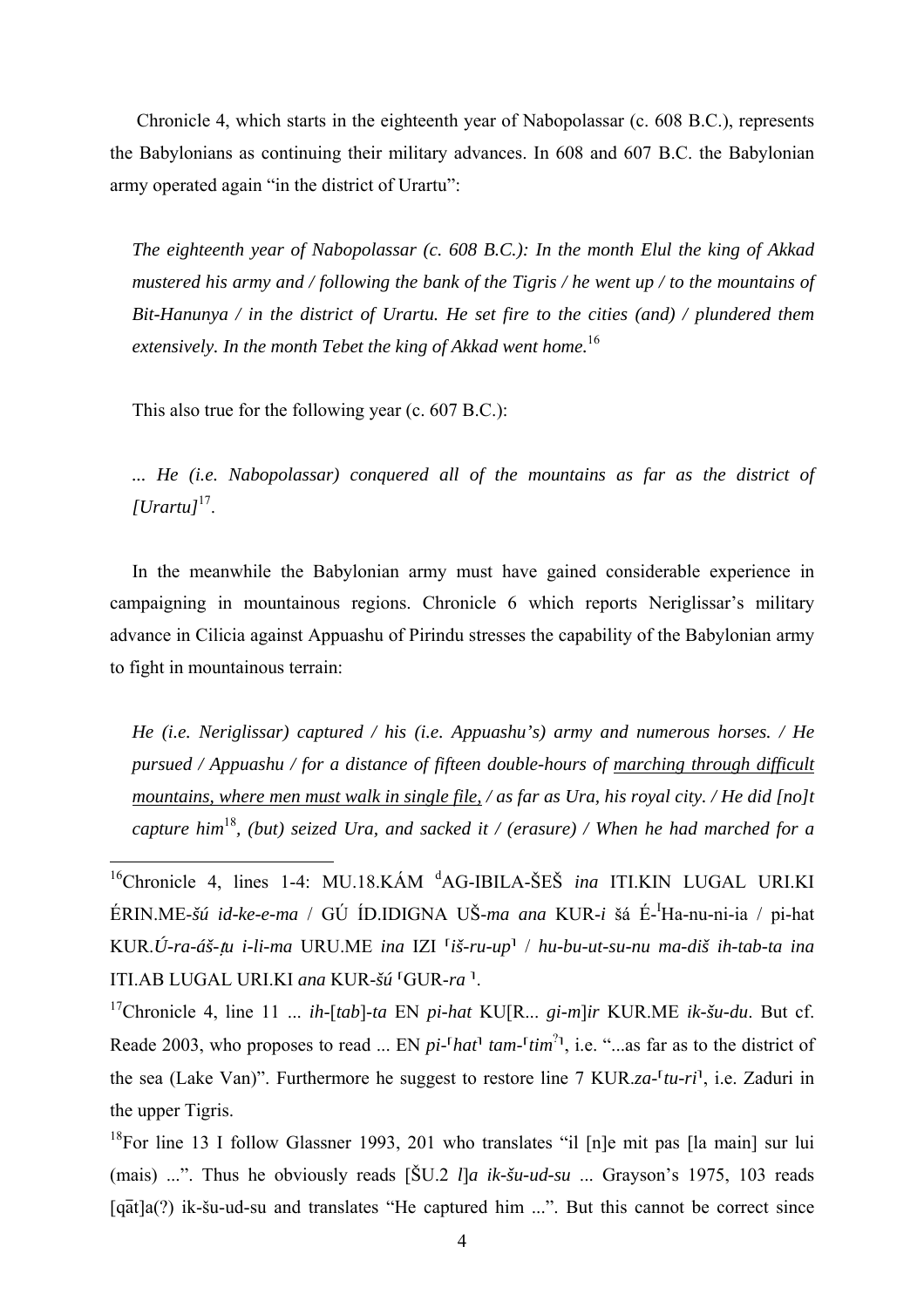distance of six double-hours of marching through mountains and difficult passes from Ura to Kirshi – his forefathers' royal city –, / he captured Kirshi, the mighty city, his royal metropolis. / He burnt its wall, its palace, and its people. / Pitusu, a mountain which is in the midst of the ocean,  $\ell$  and six thousand combat troops who where stationed in it  $\ell$  he captured by means of boats. He destroyed their city / and captured their people ...  $^{19}$ 

Thus the chronicles adduce eastern Anatolian toponyms like Izalla, Bit Hanunia and pihat Uraštu as well as the "numerous cities in the mountains" (alani ša šadâni) only in connection with the Babylonian army. The Babylonians seem to have been the principal political player in these regions since the chronicles mention only Babylonian (and no Median) action in the Urartian mountains and the only military advance into eastern Anatolia in the chronicles is that of the Babylonians<sup>20</sup>.

## 3.) Nabonidus Chronicle II 16

There is one further source which sheds light on the history of eastern Anatolia in the first half of the sixth century B.C. For Nabonidus' ninth year (c. 547 B.C.) Chronicle 7 (Nabonidus

lines 25f. explicitly mention that Appuashu was able to escape and not captured in this campaign.

<span id="page-4-0"></span><sup>19</sup>Chronicle 6, lines 9-23:... ERIN-ni-šú u ANŠE.KUR.RA-šú (erasure) / ma-a-du-tú us-sabbi-ta ar-ki <sup>I</sup>Ap-pu-ú-a-šú / 15 DANNA gag-gar KUR-ú mar-su šá LÚ ár-ki LÚ il-la-ku / a-di URU.Ú-ra-' URU LUGAL-ú-ti-šú ir-dip-ma / [ŠU.2 ]]a ik-šu-ud-su URU.Ú-ra-' is-sa-bat šillat-su iš-ta-lal / (erasure) / ul-tu URU.Ú-ra-' EN URU.Ki- $ir^1$ -ši / URU LUGAL-ú-tú AD.ME-šú 6 DANNA <sup>r</sup>gaq-qar<sup>1</sup> KUR-ú dan-nu / ni-ri-bi mar-șu ki-i il-li-ku / URU.Ki-ir-ši URU dan-nu URU LUGAL-ú-ti-šú is-sa-bat / BÀD-šú É.GAL-šú u UN.ME-šú ina i-šá-tú igta-li / <sup>I</sup>Pi-tu-su KUR-ú šá ina MURUB<sub>4</sub>-tú ÍD.Mar-rat / ù 6 LIM ÉRIN-ni e-piš sal-tú šá ana ŠÀ i-lu-ú / ina GIŠ.sa-pi-na-a-tú is-sa-bat URU-šú it-tab-lu / u UN.ME-šú us-sa-bi-ta ...

For the location of Ura, Kirshi and Pitusu see Grayson 1975, 265, 259, 261. Kessler 1980, 179 (Ura), Zadok 1985, 200, 251, 320.

<span id="page-4-1"></span><sup>20</sup>We may also adduce the suggestions for how to read some of the damaged passages of the chronicles, put forward by Reade 2003, which all refer to the upper Tigris and eastern Anatolia. Reade proposes to restore in the broken lines 54 and 55 of Chronicle 3 (fifteenth year of Nabopolassar, c. 611 B.C.) "Tušhan" and "Šinigiša", both on the upper Tigris. See for this region also Radner - Schachner 2001.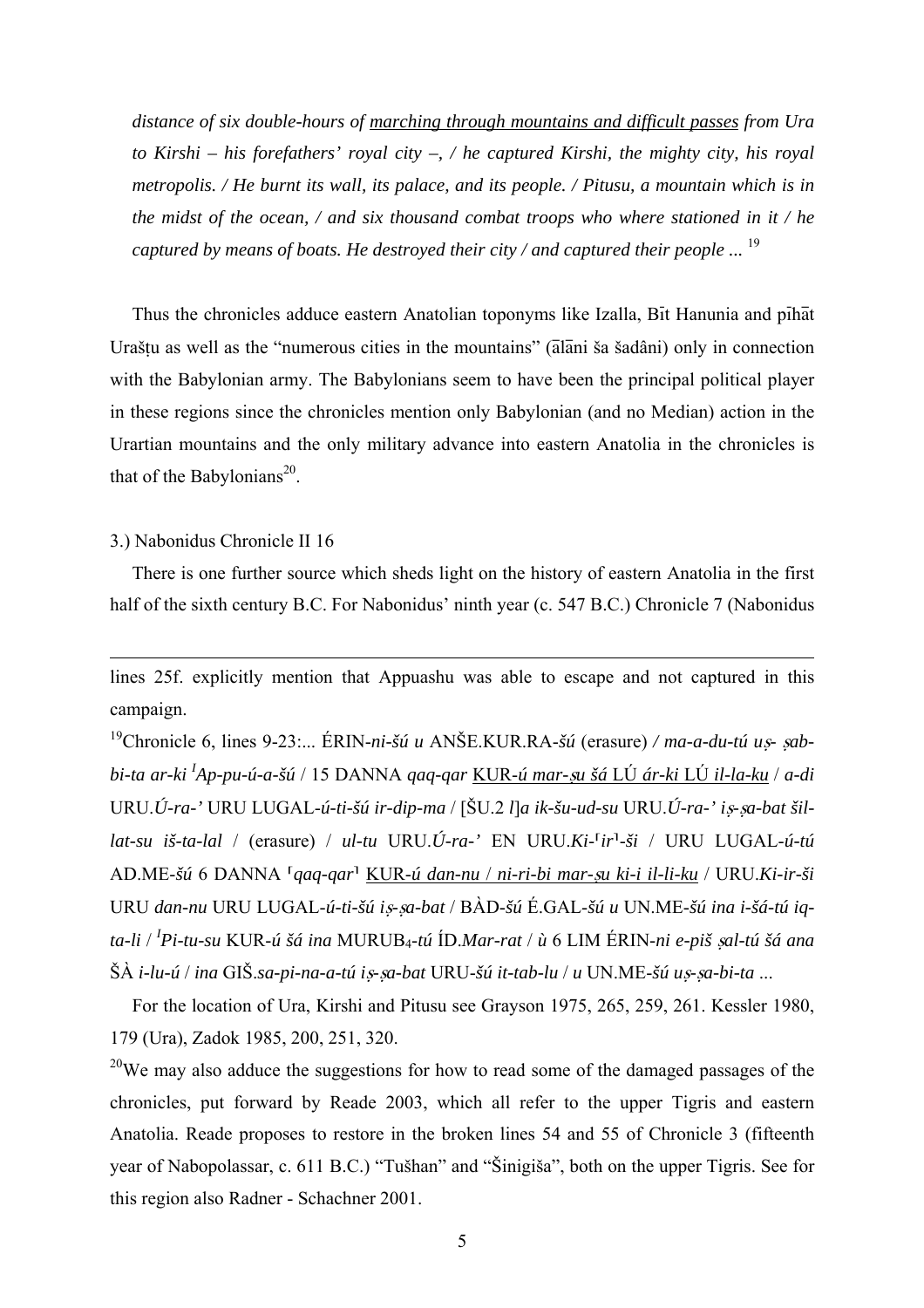Chronicle) II 16 reports a campaign of Cyrus the Great towards a land for which only the first sign is recognizable in the text anymore. Even if it is stated time and again that this land was Lydia, that interpretation cannot longer be defended because it is simply not supported by the chronicle itsel $f^{21}$ . In 1997 Joachim Oelsner has once more re-examined and collated the relevant passage of the text with a clear result:

"Unabhängig davon war er [i.e. Oelsner] jedoch bei seiner eigenen Kollation der Tafel im Frühjahr 1997 zu der Überzeugung gekommen, daß die Reste des teilweise abgebrochenen Zeichens nach dem Determinativ für Länder weder zu LU noch zu SU/ZU, IS oder IŠ passen, sondern allein zu Ú! Dies zeigt der Vergleich des Zeichens mit LU und Ú in II 17 bzw. Ú in II 3. Die Kopie von S. Smith ist im wesentlichen korrekt!" And further: "Unter den möglichen Ländernamen beginnt mit diesem Zeichen aber nur Uraštu = Urartu Z. 16 ist somit zu lesen: ina  $\mathrm{i}^{\text{itu}}\mathrm{GU}_{4}$  ana  $\mathrm{k}^{\text{ur}}$  'Ú'-[raš-tu il-li]k (aus Platzgründen wird raš statt des überwiegend bezeugten ra-áš bevorzugt)".[22](#page-5-1)

This new reading must be the basis for all future discussion. Since line II 17 informs us that the king of the country mentioned in line 16 was defeated by Cyrus it is clear that lines 16f. deal with the end of a political entitity and do not simply refer to a geographical toponym. Thus the passage contains important information for the end of Urartu. We must therefore translate Chronicle 7 15-17:

*In the month Nisan Cyrus (II), king of Parsu, mustered his army and / crossed the Tigris below Arbail. In the month Iyyar [he march]ed to* ^ *Ú*\*[rartu]. / He defeated its king, took its possessions, and stationed his own garrison there.* 

It has been argued that the crossing of the Tigris below Arbail is evidence that this region towards the Lesser Zab was controlled by the Persians whereas the territory south of this river was Babylonian.<sup>23</sup> This view, however, contradicts all other sources according to which the Assyrian heartland was not under Median but under Babylonian control<sup>24</sup>. Although there is

<span id="page-5-0"></span><sup>&</sup>lt;sup>21</sup>Thus also the traditionally held view of the date of the conquest of Lydia, i.e. 547 B.C., is surely untenable. We simply do not know the year in which Cyrus defeated Croesus and conquered Lydia: Even a date after the fall of Babylon is possible. Cf. Rollinger 1993, 188- 197. Oelsner 1999/2000, 378-380. Schaudig 2001, 25 n. 108.

<span id="page-5-1"></span><sup>22</sup>Oelsner 1999/2000, 378f.

<span id="page-5-2"></span> $^{23}$ Curtis 2003.

<span id="page-5-3"></span> $24$ Kuhrt 1995.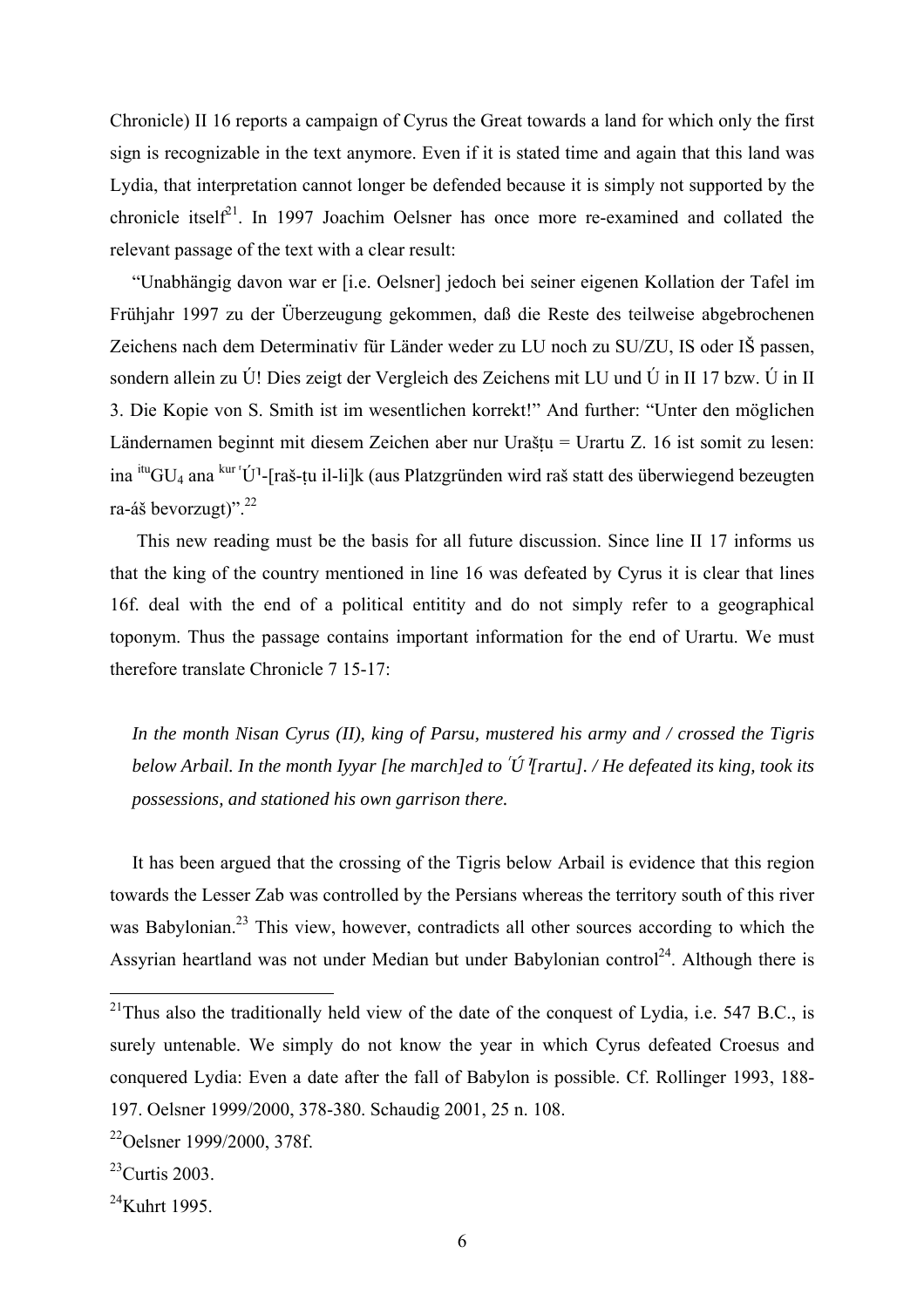no evidence, however, for Median control, Babylonian control is at least hinted at. Thus the Cyrus-Cylinder testifies for the fact that after the conquest of Babylon Cyrus – besides others  $-$ *returned* (*ana ašrišunu utīrma*) the cult image of Aššur to its traditional place<sup>25</sup>. This seems to be clear evidence that this territory was under Babylonian control until 539 B.C. Furthermore if John MacGinnis' reading of BM 63283 is correct we might even have evidence for a Babylonian governor at Aššur<sup>26</sup>. It is also worth recalling that the Babylonians controlled at least considerable parts of the north-eastern Tigris region around Arrapha. This becomes clear from Nabonidus' inscriptions where we learn that Neriglissar was able to revive the cult of Anunitu in Sippar-Amnanum after the Guteans had plundered her sanctuary in Sippar-Anunitu and taken her statue to Arrapha from where Nerigissar seems to have reconquered it.<sup>27</sup> We should, however, ask why the Babylonian chronicler mentions the crossing of the river at all? He does so because everyone knew that it was by this way that Cyrus passed through Babylonian territory, which is the only logical explanation for his adducing this otherwise insignificant detail.

But what about the thrust of this campaign, i.e. Urartu? Oelsner did not draw the necessary consequences from his observations. He nevertheless suggested that at the end of the seventh century Urartu was overrun by the Medes but rebelled after Cyrus' victory over Astyages, only to be reconquered by Cyrus in 547 B.C. The notion of an Urartian rebellion was based on a new reading of line II 18 of the Nabonidus Chronicle where Oelsner suggested transliterating 'sar-ri' instead of 'šar-ri'[.28](#page-6-3) But this remains very hypothetical not only because these 'wrong-doers' should have been mentioned already earlier in the text. Oelsner's suggestion that Cyrus crossed the river from west to east and not from east to west also seems to be not very plausible. He states: "Die Frage ist nur, ob von Ost nach West oder von West nach Ost. Hüsing hat das Problem durchaus richtig gesehen und bemerkt – u. E. zu Recht –, daß bei einem Zug nach Sardis der Text anders aussehen müßte. Nach ihm (und nach

<span id="page-6-0"></span> $25$ "K2.1" 30-34; Schaudig 2001, 553.

<span id="page-6-1"></span> $^{26}$ MacGinnis 2000, 335f. See also Jursa 2003 with further evidence. That also after 614 B.C. important elements of Assyrian culture remained alive in Aššur has recently been shown conclusively by Oelsner 2002, 32f who pointed to the fact that the gods Aššur and his wife Seru (Šeru'a) are still mentioned in Aramaic inscriptions of the second and third centuries A.D. originating from Parthian Aššur. For the survival of the Assyrian culture in Tell Sheikh Hamad/Dur-Katlimmu after 612 B.C. see now Kühne 2002.

<span id="page-6-2"></span><sup>&</sup>lt;sup>27</sup>"Inscription 3.3" IV 14'-33': Schaudig 2001, 517. For Takrit see Jursa 2003.

<span id="page-6-3"></span> $^{28}$ Oelsner 1999/2000, 380.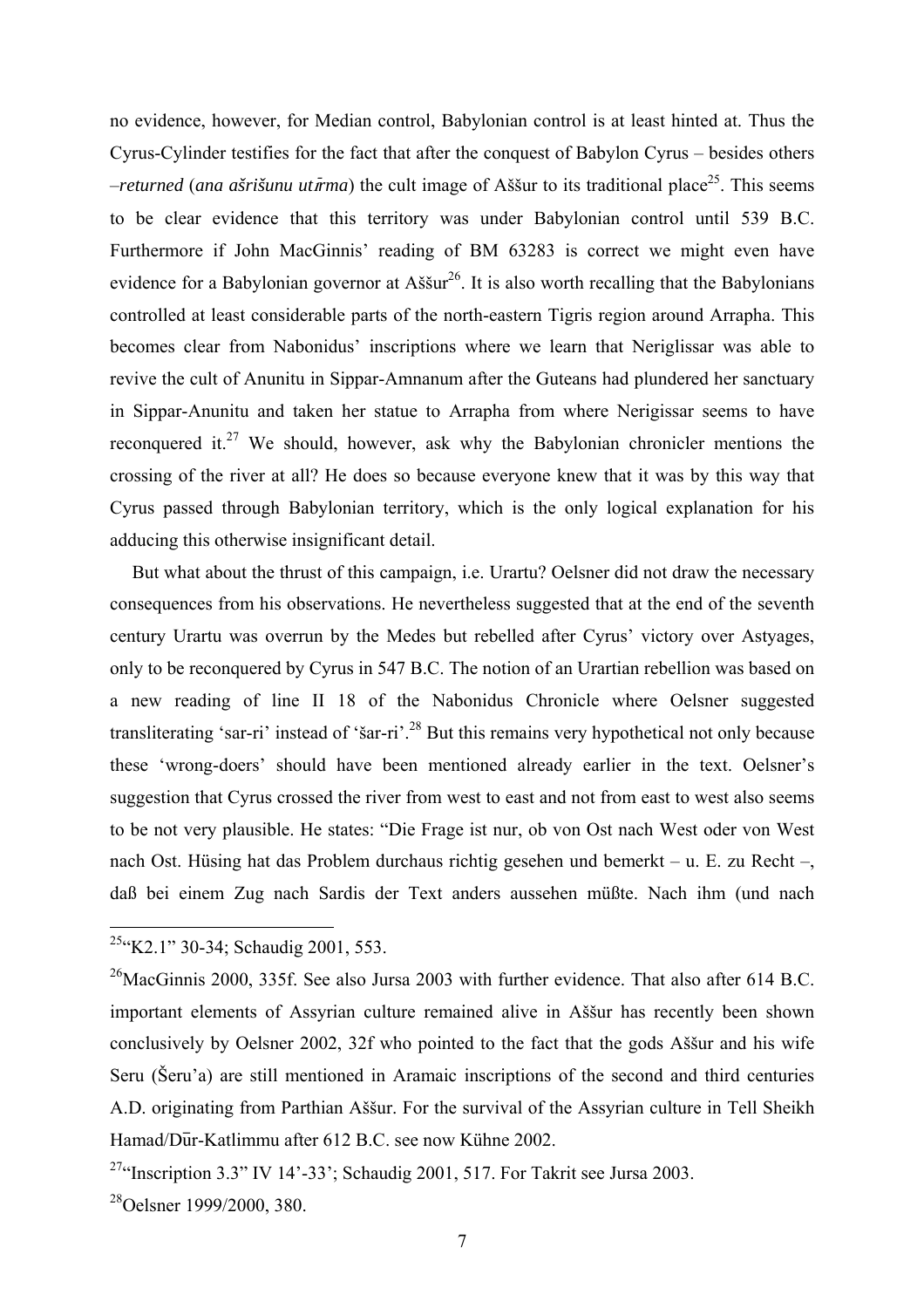anderen) wäre bei einer Flußüberquerung von Ost nach West das Ziel in Mesopotamien zu suchen, was wohl ausscheidet. Dann bleibt aber nur der Flußübergang in Richtung Osten. Kyros muß also von Süden auf der Hauptverbindungsstraße, die am Tigris entlang führt, Richtung Assyrien gezogen sein["29.](#page-7-0)

This argument, however, is unconvincing because in this case Cyrus would already have had to cross the Tigris once at an earlier stage of his campaign and further the south. It is inconceivable that the chronicler could have concealed this fact especially since Cyrus would have had to march that far to the south and through Babylonian territory! By comparing the campaigns of Nabopolassar and Nebuchadnezzar in eastern Anatolia in the years after the fall of the Assyrian cities a more plausible solution to the problem emerges. The mention of a military advance against Izalla, Bit Hanunia, pihat Uraštu and the "numerous cities in the mountains" seems to refer to operations which took place after the army had crossed the Tigris from east to west. And indeed recent research has shown that in order to get from the Assyrian heartland to the upper Tigris the route along the Tigris river is not preferable because the terrain in this region is extremely rough and mountainous. Instead three other routes are much better suited:

All three reach the southern piedmont of the Tur Abdin (Mazı Daıları) on different tracks east and west of the Tigris. The first one is located in the central part of the Tur Abdin. It goes via Kibaku to Madiyatu (Midyat). The second and third one are both going west towards Nasibina across the Jezira; from here the Tur Abdin can be crossed either via Mardin or Midyat to reach the upper Tigris valley.<sup>30</sup> One of these routes was probably the one taken by the Babylonian army and more than half a century later by Cyrus to attack Urartu. In view of the fragility of Median power in the west and how problematical a "Median empire" with its western border abutting the Halys River seems<sup>31</sup>, it is much more probable that Urartu survived the Median "episode" and was conquered by Cyrus only in the middle of the sixth century<sup>32</sup>.

<span id="page-7-0"></span><sup>29</sup>Oeslner 1999/2000, 379.

<span id="page-7-1"></span><sup>&</sup>lt;sup>30</sup>Cf. Radner - Schachner 2001, 761. See also Kessler 1980, 77 'Karte II' and 78 'Karte III'. Parpola - Porter 2001, 3 and 4.

<span id="page-7-2"></span> $31$ Rollinger 2003a.

<span id="page-7-3"></span> $32$ See now also Cilingiroğlu 2002, who questions the general held view that the Urartian fortresses had been destroyed by foreign powers. He reckons with internal turmoil and takes into consideration the further existence of an Urartian "Reststaat".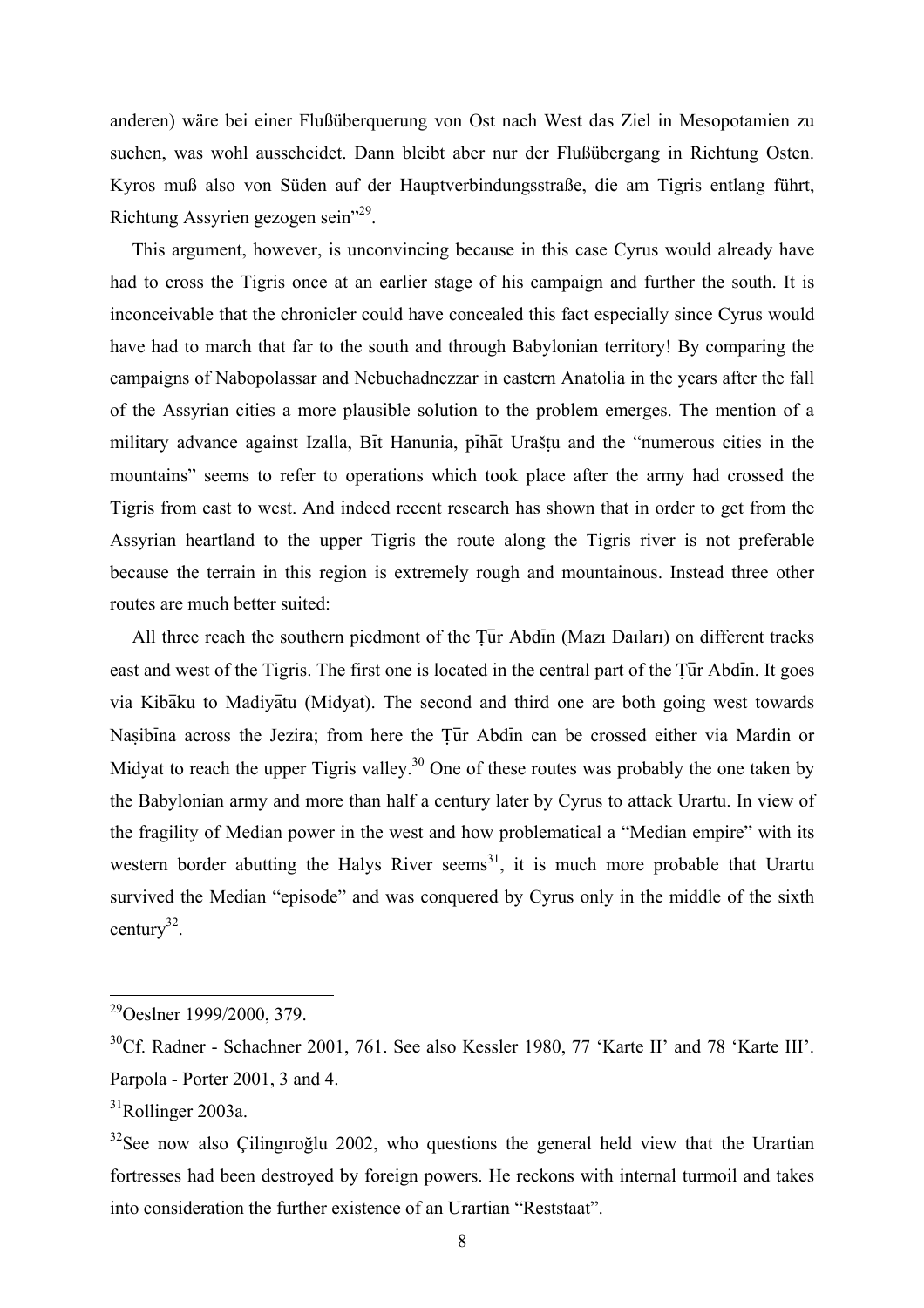## Bibliography

al-Gailani Werr L – Curtis J. – Martin H. – McMahon A. – Oates J. – Reade J. (eds.) 2002 Of Pots and Plans. Papers on the Archaeology and History of Mesopotamia and Syria *presented to David Oates in Honour of his 75<sup>th</sup> Birthday. London.* 

**Briant P. 1996** Histoire de l'empire Perse. De Cyrus à Alexandre, Paris.

Cilingiroğlu A. 2002 "The Reign of Rusa II: Towards the End of the Urartian Kingdom", in R. Aslan – St. Blum – G. Kastl – F. Schweizer – D. Thumm (eds.). Mauerschau. Festschrift für Manfred Korfmann, Volume 1, Remshalden - Grunbach, 483-489.

Curtis J 2003 "The Assyrian heartland in the period 612-539 B.C., in Lanfranchi – Roaf – Rollinger (eds.) 2003, 157-168.

"Evidence for west-east contacts in the 8<sup>th</sup> century B.C.: the Bukan Fales F.M. 2003 stele, in Lanfranchi – Roaf – Rollinger (eds.) 2003, 131-148.

Glassner J.-J. 1993 Chroniques Mésopotamiennes, Paris.

"The ceramics from Godin II from the late  $7<sup>th</sup>$  to early  $5<sup>th</sup>$  centuries Gopnik H. 2003 B.C.", in Lanfranchi – Roaf – Rollinger (eds.)  $2003$ ,  $249-268$ .

Grayson A.K. 1975 Assyrian and Babylonian Chronicles (TCS V), Locust Valley [reprinted] 2000].

"Zagros pastoralism and Assyrian imperial expansion", in Lanfranchi-Greco A. 2003 Roaf – Rollinger (eds.) 2003, 65-78.

Jursa M. 2003 "Observations on the problem of the Median "Empire" on the basis of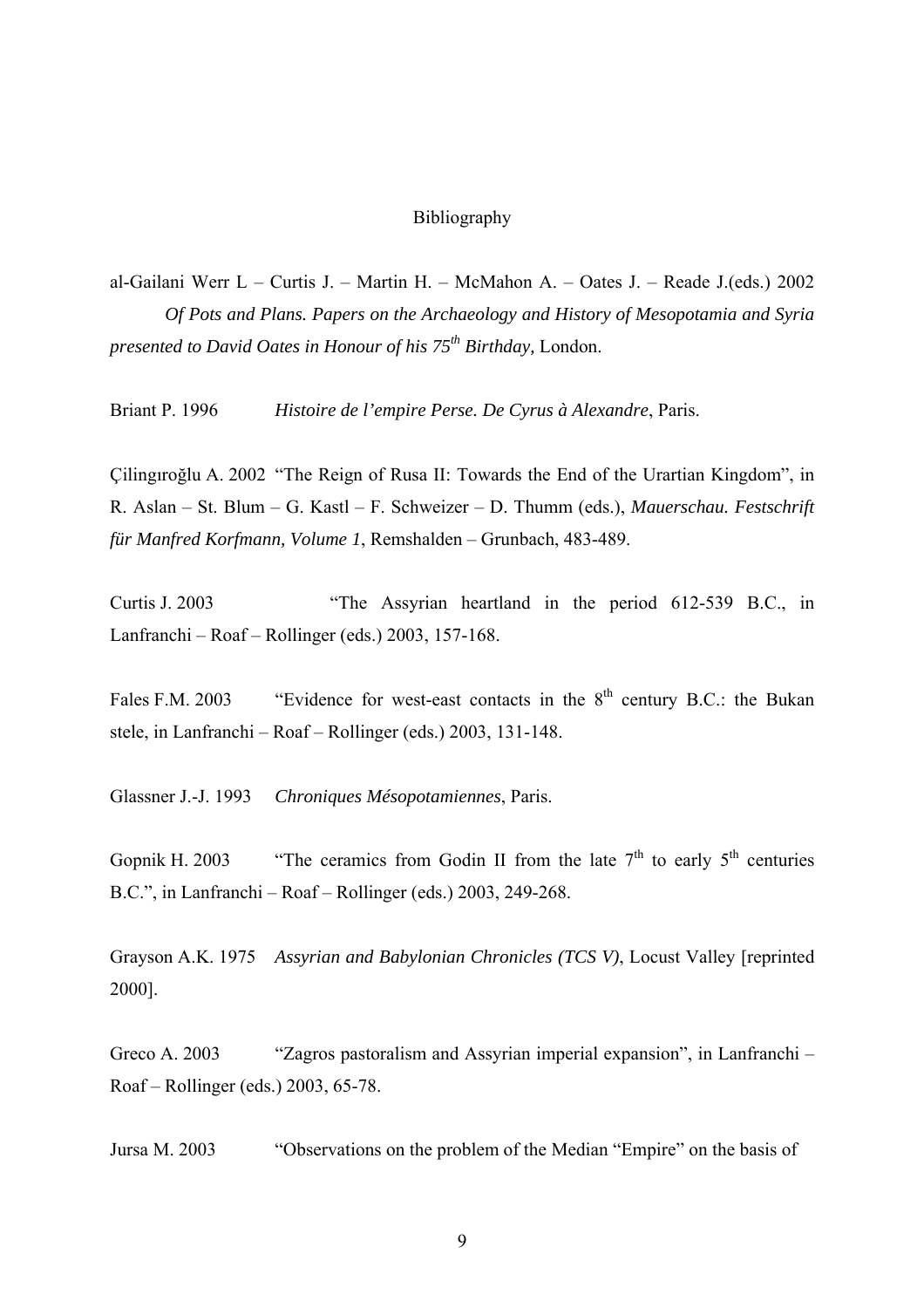Kessler K. 1980 *Untersuchungen zur historischen Topographie Nordmesopotamiens nach keilschriftlichen Quellen des 1. Jahrtausends v. Chr. (TAVO Beihefte 26, Reihe B)*, Wiesbaden.

Kessler K. 1986 "Zu den Beziehungen zwischen Urartu und Mesopotamien", in V. Haas (ed.), *Das Reich Urartu. Ein altorientalischer Staat im 1. Jahrtausend v. Chr. (Xenia 17)*, Konstanz, 59-86.

Kienast B. 1999 "The so-called 'Median Empire'", B.C.SMS 34, 59-67.

Kroll S. 1984 "Urartus Untergang in anderer Sicht", IstMitt 34, 151-170.

Kroll S. 2003 "Medes and Persians in Transcaucasia: archaeological horizons in north-western Iran and Transcaucasia, in Lanfranchi – Roaf – Rollinger (eds.) 2003, 281-288.

Kühne H. 2002 "Thoughts about Assyria after 612 B.C.", in: al-Gailani Werr et al. (eds.) 2002, 171-175.

Kuhrt A. 1995 "The Assyrian Heartland in the Achaemenid Period", in P. Briant (ed.), *Dans les pas des Dix-Mille (Pallas 43)*, Lyon, 239-254.

Lanfranchi G.B. 2003 "The Assyrian expansion in the Zagros and the local ruling elites", in Lanfranchi – Roaf – Rollinger (eds.) 2003, 79-118.

Lanfranchi G.B. – Roaf M. – Rollinger R. 2003, "Afterword", in Lanfranchi – Roaf – Rollinger (eds.) 2003, 397-405.

Lanfranchi G.B. – Roaf M. – Rollinger R. (eds.) 2003, *Continuity of Empire (?) Assyria, Media, Persia (HANE / M – Vol. V)*, Padova.

Liverani M. 2003 "The Rise and Fall of Media", in Lanfranchi – Roaf - Rollinger (eds.) 2003, 1-12.

MacGinnis J. 2000 "Review", OrNS 69/3, 332-336.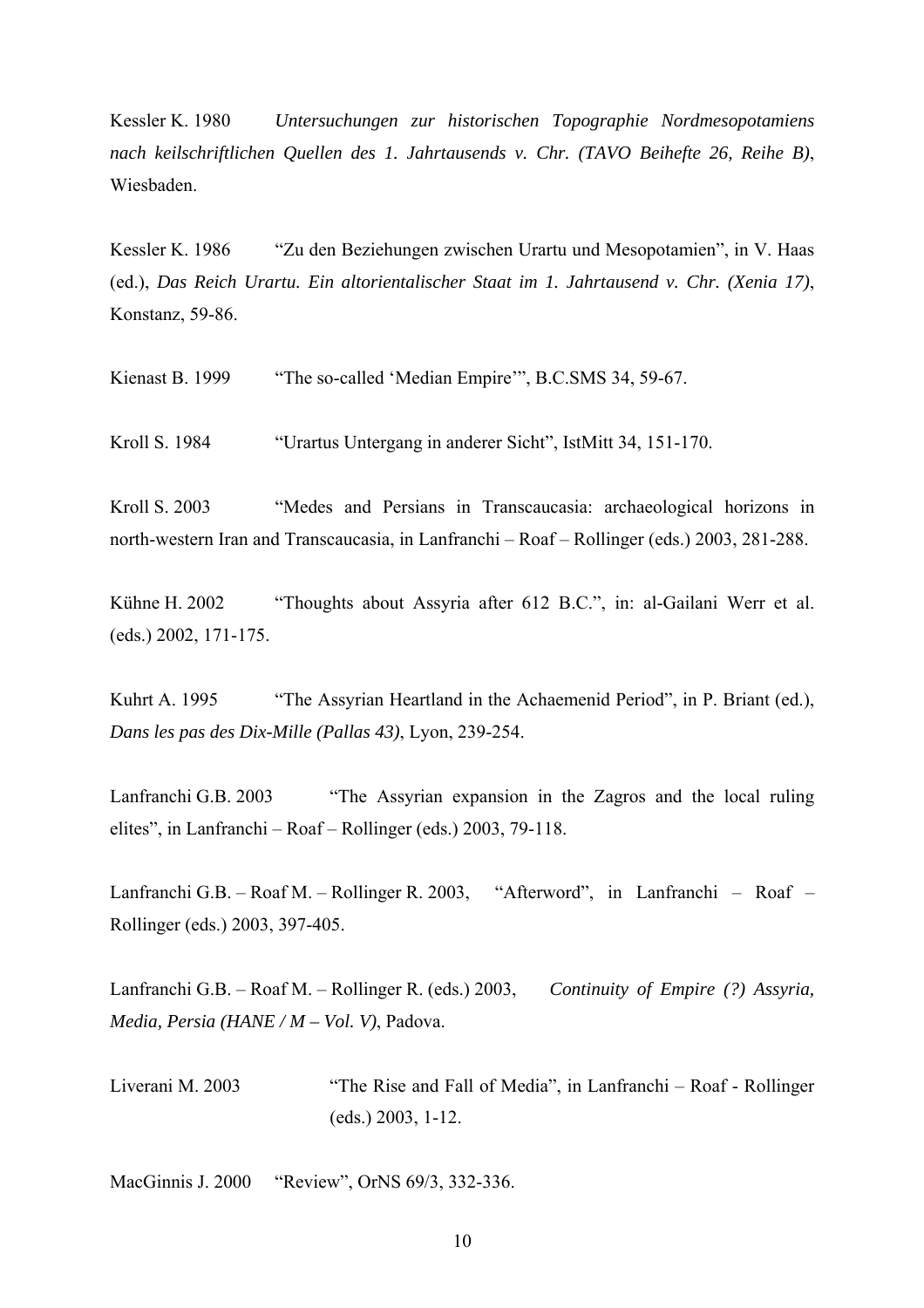Oelsner J. 1999/2000 "Review", AfO 46/47, 373-380.

Oelsner J. 2002 *"Sie ist gefallen, sie ist gefallen, Babylon, die große Stadt". Vom Ende einer Kultur (Sitzungsberichte der Sächsischen Akademie der Wissenschaften zu Leipzig, Phil.-hist. Kl., Band 138, Heft 1)*, Stuttgart – Leipzig.

Panaino A. 2003 "Herodotus I. 96-101: Deioces' conquest of power and the foundation of sacred royalty, in Lanfranchi – Roaf – Rollinger (eds.) 2003, 327-338.

Parpola S. 2003 "Sacas, India, Gobryas, and the Median royal court: Xenophon´s Cyropaedia through the eyes of an Assyriologist", in Lanfranchi – Roaf – Rollinger (eds.) 2003, 339-350.

Parpola S. – Porter M. 2001 *The Helsinki Atlas of the Near East in the Neo-Assyrian Period*, Helsinki.

Radner K. 2003a "An Assyrian view on the Medes", in Lanfranchi – Roaf – Rollinger (eds.) 2003, 37-64.

Radner K. 2003b "A Median sanctuary at Bit-Ištar", in Lanfranchi – Roaf – Rollinger (eds.) 2003, 119-130.

Radner K – A. Schachner 2001 "From Tušhan to Am $\{e^{\}e\}$ di: Topographical Questions concerning the Upper Tigris Region in the Assyrian Period", in N. Tuna – J. Öztürk – J. Velibeyoılu (eds.), *Salvage Project of the Archaeological Heritage of the Ilısu and Carchemish Dam Reservoirs Activities in 1999*, Ankara, 729-776.

Reade J. 2003 "Why did the Medes invade Assyria?", in Lanfranchi – Roaf – Rollinger (eds.) 2003, 149-156.

Roaf M. 2003 "The Median Dark Age", in Lanfranchi – Roaf – Rollinger (eds.) 2003, 13-22.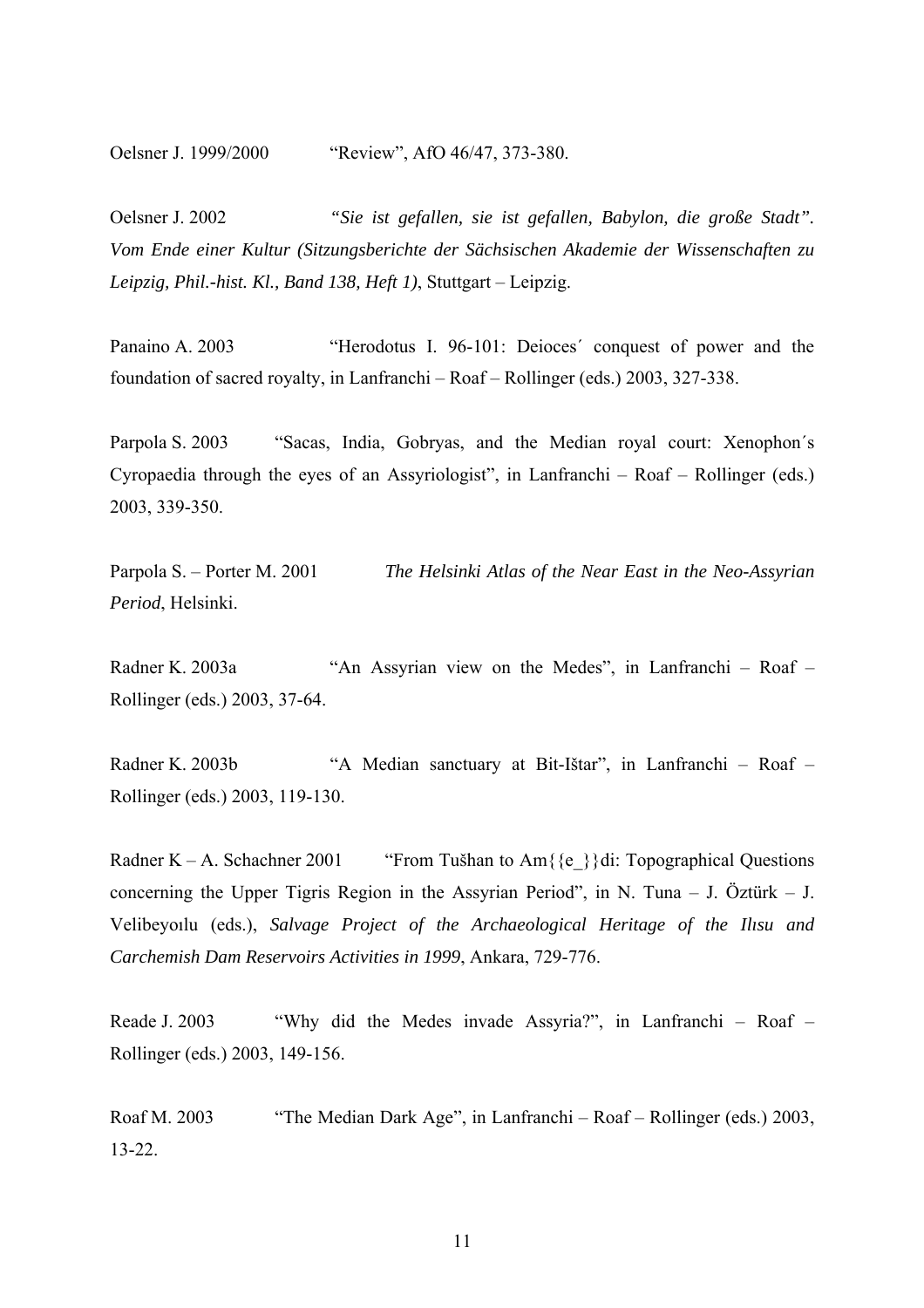Rollinger R. 1993 *Herodots Babylonischer Logos. Eine kritische Untersuchung der Glaubwürdigkeitsdisdussion an Hand ausgewählter Beispiele: Historische Parallelüberlieferung-Argumentationen-Archäologischer Befund-Konsequenzen für eine Geschichte Babylons in persischer Zeit (Innsbrucker Beiträge zur Kulturwissenschaft 84)*, Innsbruck.

Rollinger R. 1999 "Zur Lokalisation von Parsumaš und zu einigen Fragen der frühen persischen Geschichte", ZA 89, 115-139.

Rollinger R. 2003a "The Western Expansion of the Median "Empire": A Re-Examination",in Lanfranchi – Roaf – Rollinger (eds.) 2003, 289-320.

Rollinger R. 2003b "Kerkenes Dağ and the Median "Empire"", in Lanfranchi – Roaf – Rollinger (eds.) 2003, 321-326.

Rollinger R. 2004 "Herodotus", in *Encyclopaedia Iranica* XIII/3, in press.

Salvini M. 1995 *Geschichte und Kultur der Urartäer*, Darmstadt.

Sancisi-Weerdenburg H. 1988 "Was there ever a Median Empire?", AH III, 197-212.

Sancisi-Weerdenburg H. 1994 "The Orality of Herodotus' Medikos Logos or: The Median Empire revisited", AH VIII, 39-55.

Sancisi-Weerdenburg H. 1995 "Medes and Persians in Early States?", in M.A. van Bakel – J.G. Oosten (eds.), *The Dynamics of the Early State Paradigm,* Utrecht, 87-104.

Sarraf M.R. 2003 "Archaeological excavations in Tepe Ekabatana (Hamadan) by the Iranian Archaeological Mission between 1983 and 1999", in Lanfranchi – Roaf – Rollinger (eds.) 2003, 169-280.

Schaudig H. 2001 *Die Inschriften Nabonids von Babylon und Kyros' des Großen samt den in ihrem Umfeld entstandenen Tendenzschriften. Textausgabe und Grammatik (AOAT 256), Münster*.